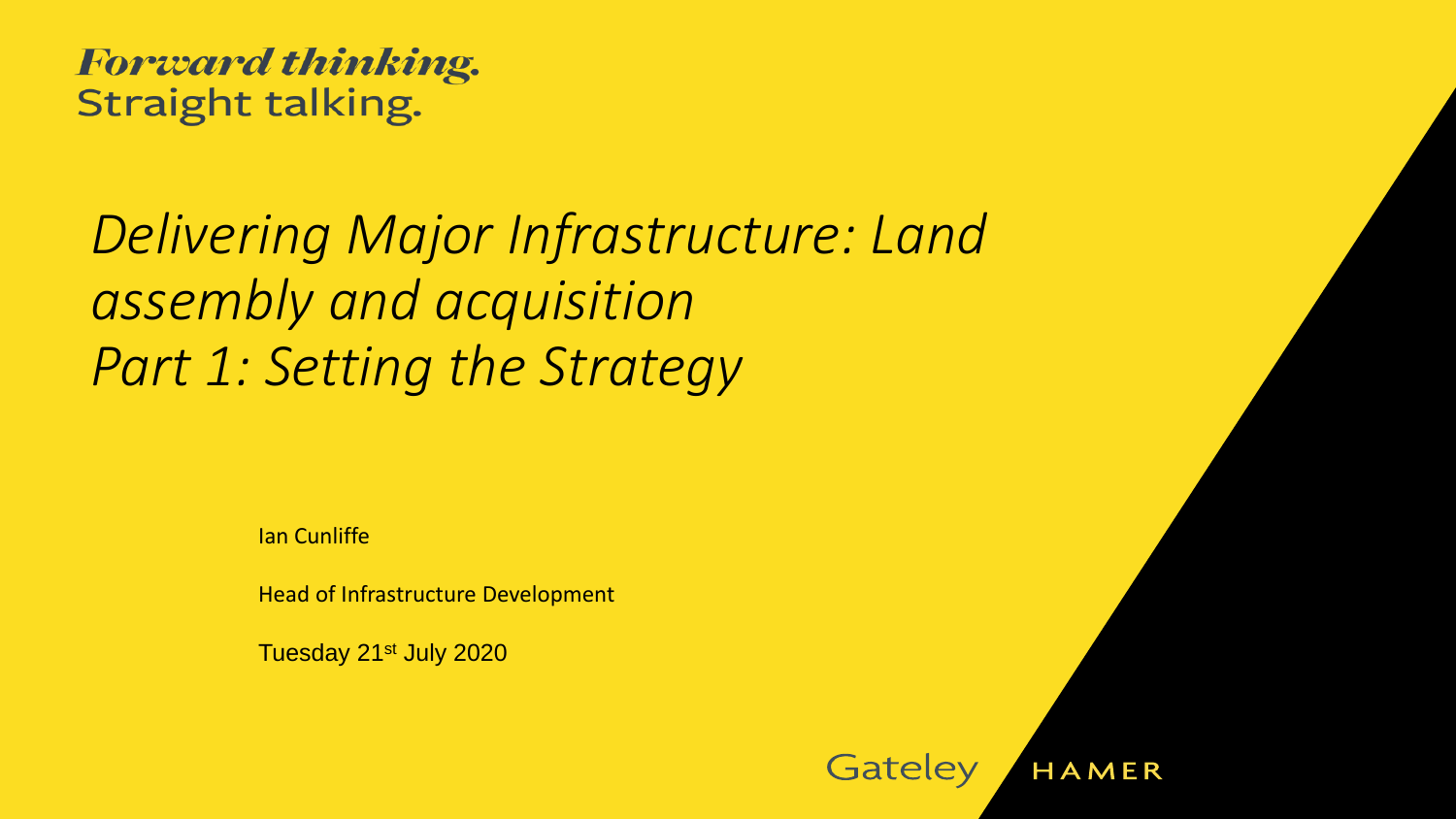### Topics covered

•Obligations on applicants seeking compulsory acquisition powers

- •The importance of an agreed 'land strategy'
- •Benefits of early engagement
- •Securing voluntary agreements
- •How to manage the land work stream
- •Lessons learned and managing risks

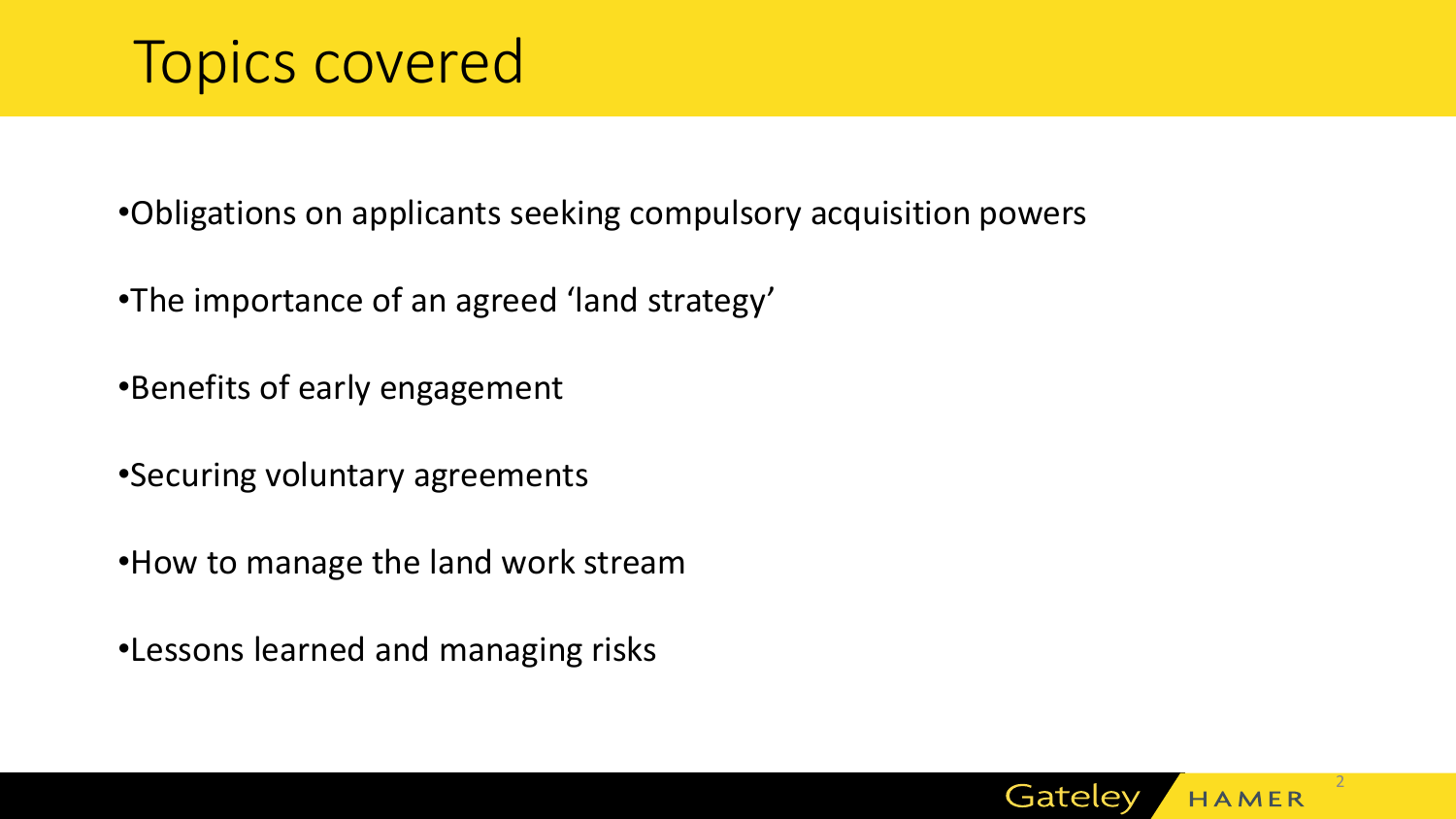## Introduction

Ian Cunliffe

- Ichtara Cunliffe is a Director (and Chartered Surveyor) and Head of the Infrastructure Development team at Gateley Hamer.
- Ichtara has worked on the country's leading infrastructure projects including Hinkley Point C, HS2 and over 20 DCOs as Project Director and Expert Witness.
- Ian has significant experience of managing the land workstream incorporating optioneering, negotiation, objection management and land delivery.



3

Gateley HAMER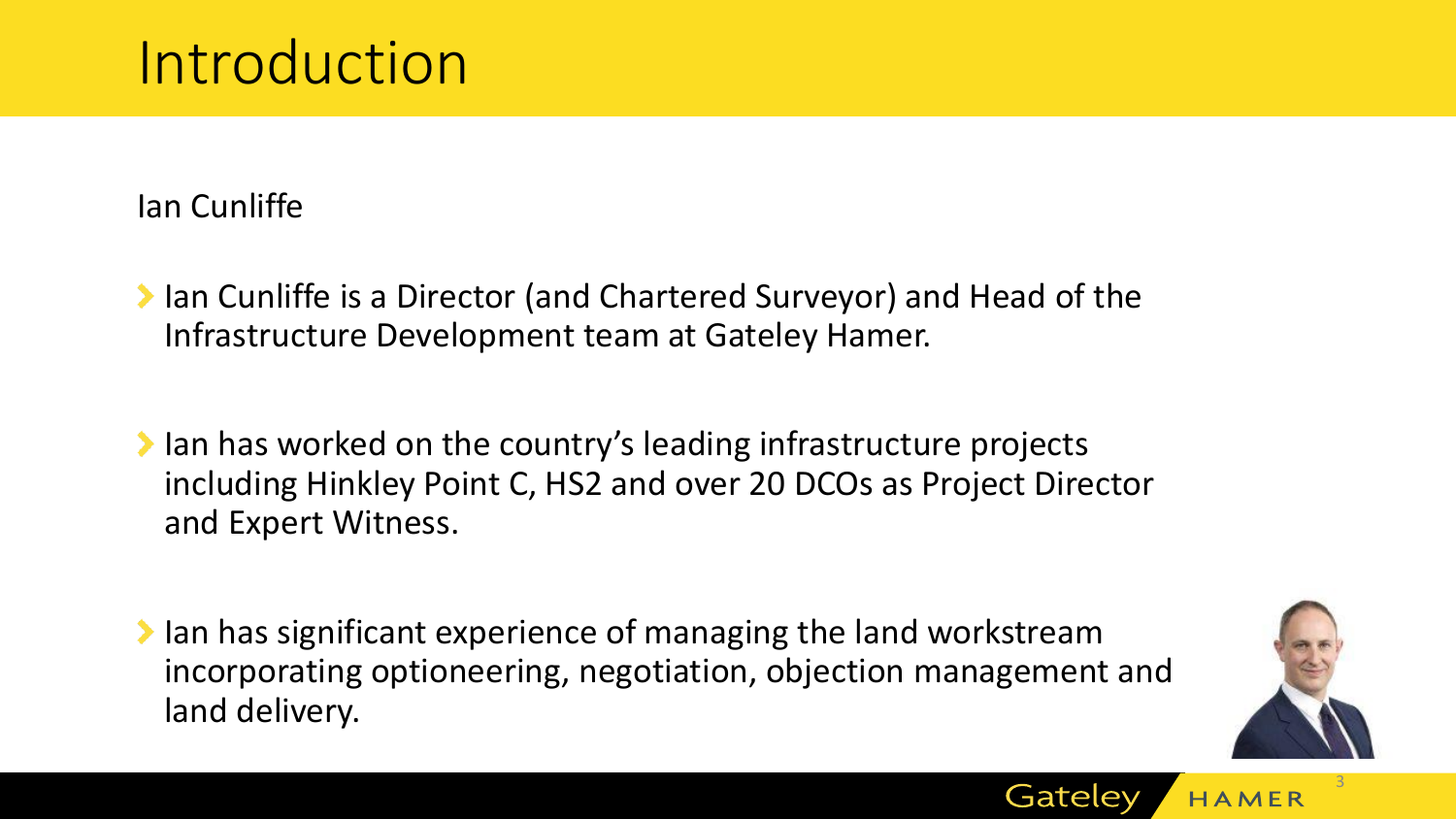If an acquiring authority does not:

- have a clear idea of how it intends to use the land which it is proposing to acquire; and
- cannot show that all the necessary resources are likely to be available to achieve that end within a reasonable time-scale

it will be difficult to show conclusively that the compulsory acquisition of the land included in the order is justified in the public interest, at any rate at the time of its making.

*( MHCLG Guidance on Compulsory purchase process and The Crichel Down Rules*)



4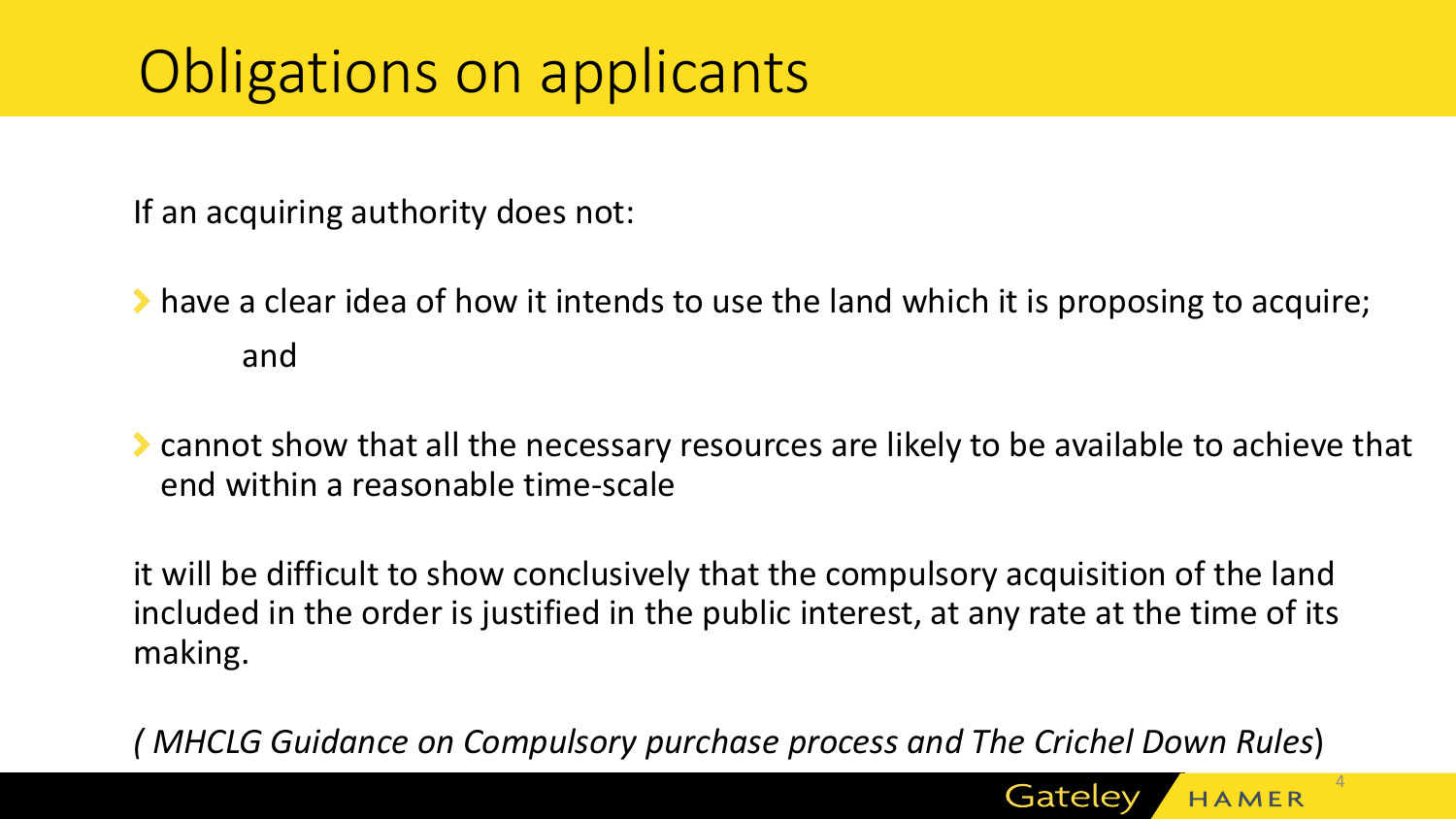The acquiring authority will also need to be able to show that the scheme is unlikely to be blocked by any physical or legal impediments to implementation. These include:

 $\triangleright$  the programming of any infrastructure accommodation works or remedial work which may be required; and

 $\triangleright$  any need for planning permission or other consent or licence.

(*MHCLG Guidance on Compulsory purchase process and The Crichel Down Rules*)

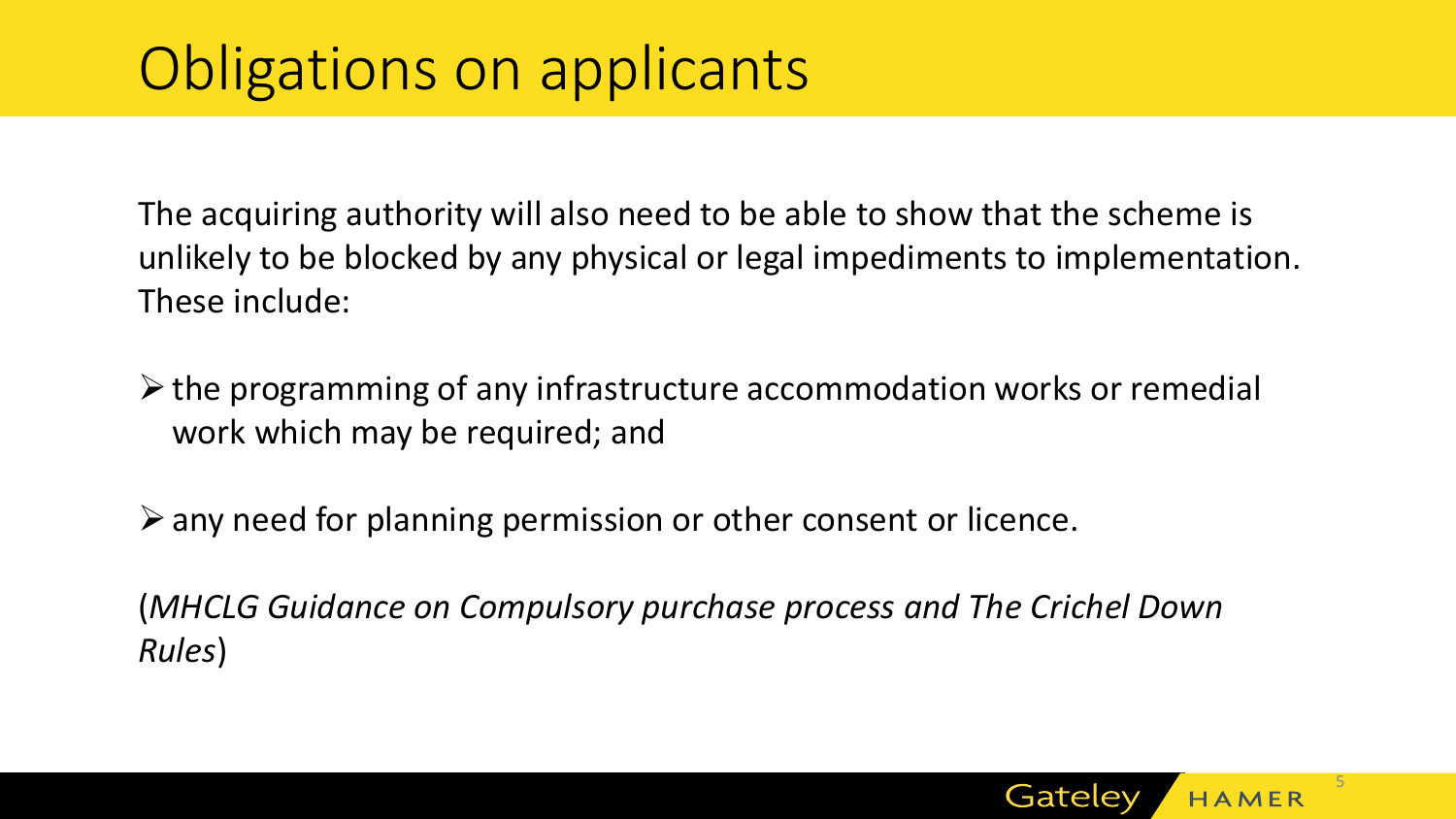### **Satisfying the tests for Compulsory Acquisition**

a.) the purpose of the land for which the land required is *development* 

b) there is a compelling case in the public interest for the land to be acquired compulsorily;

c). there are no reasonable alternatives to compulsory acquisition (*including modifications to the scheme*) which would have a lesser impact;

d). the acquisition is necessary and proportionate;

e). the land to be acquired is no more than is reasonably required for the purposes of the development.

*(S.122 of the PA and DCLG Planning Act Guidance related to procedures for the compulsory acquisition of land* )



6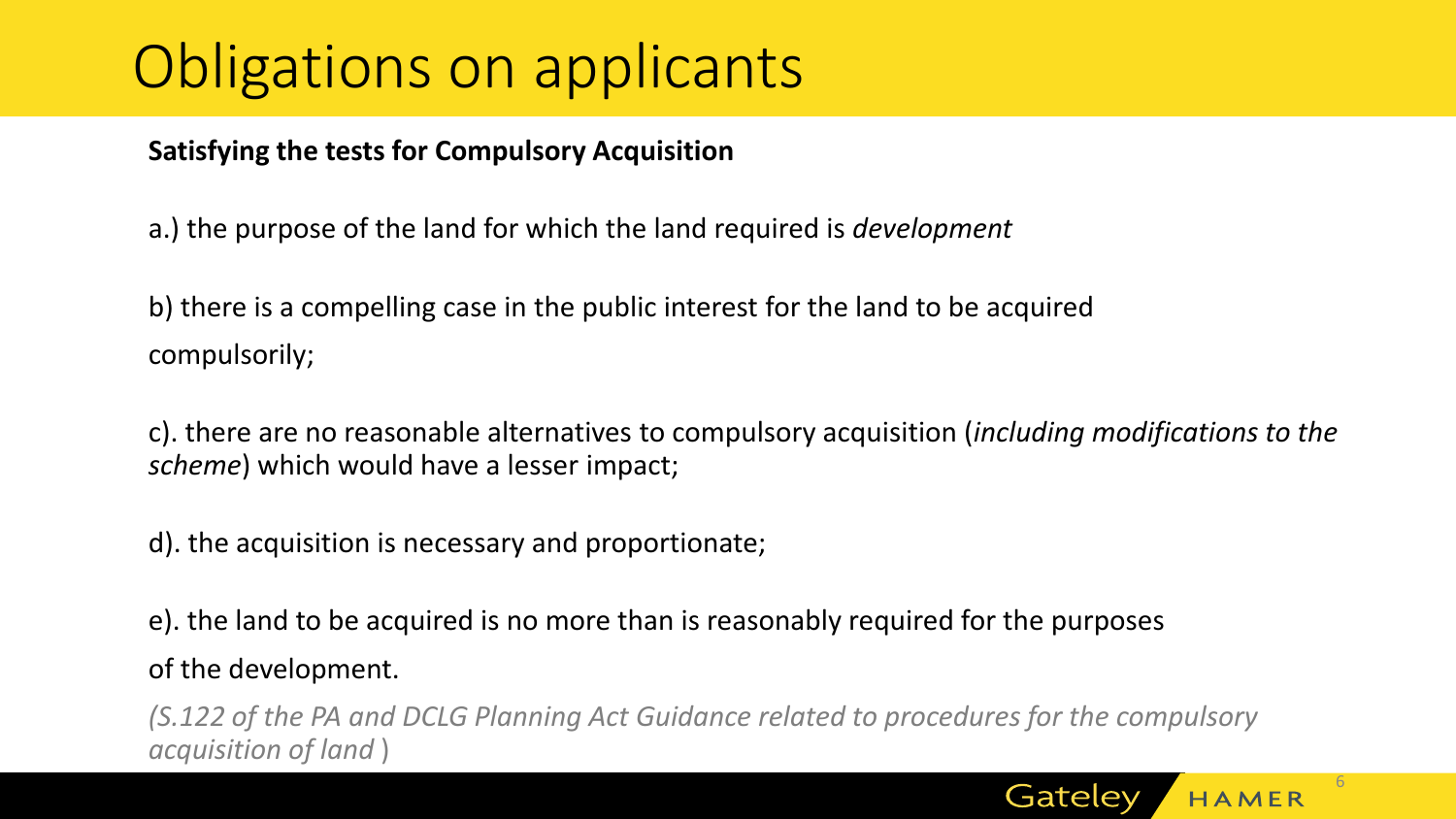The objective of engagement….

'*Applicants should seek to acquire land by negotiation wherever practicable. As a general rule, authority to acquire land compulsorily should only be sought as part of an order granting development consent if attempts to acquire by agreement fail*.'

(*DCLG Planning Act Guidance related to procedures for the compulsory acquisition of land* )



7

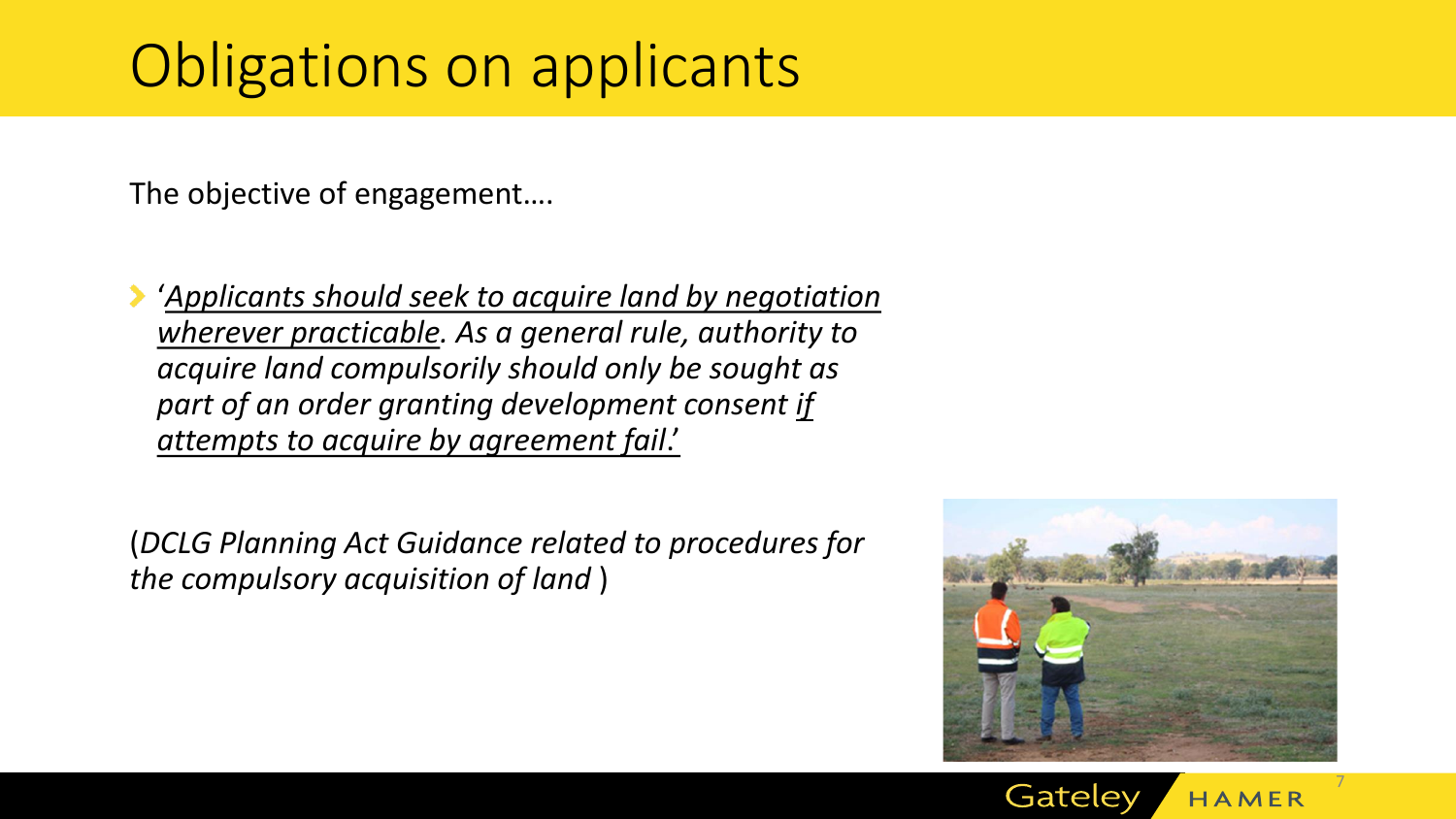### Importance of an agreed land strategy

**The 'Land Challenge'**

What land (and rights) are needed? Number of landowners; Cost – PCE

#### **Land Delivery**

Timely delivery of land; Manage compensation liability; Engage with contractor

procurement process

**Strategy** Alternative PCE?; Discretionary schemes; Key risks

#### **Client Requirements**

Early acquisitions? Preferred method of acquisition? **Governance** 

requirements

8

HAMER

Gateley

**Consenting**

Satisfy regime requirements; Satisfy CP tests; Reduce risk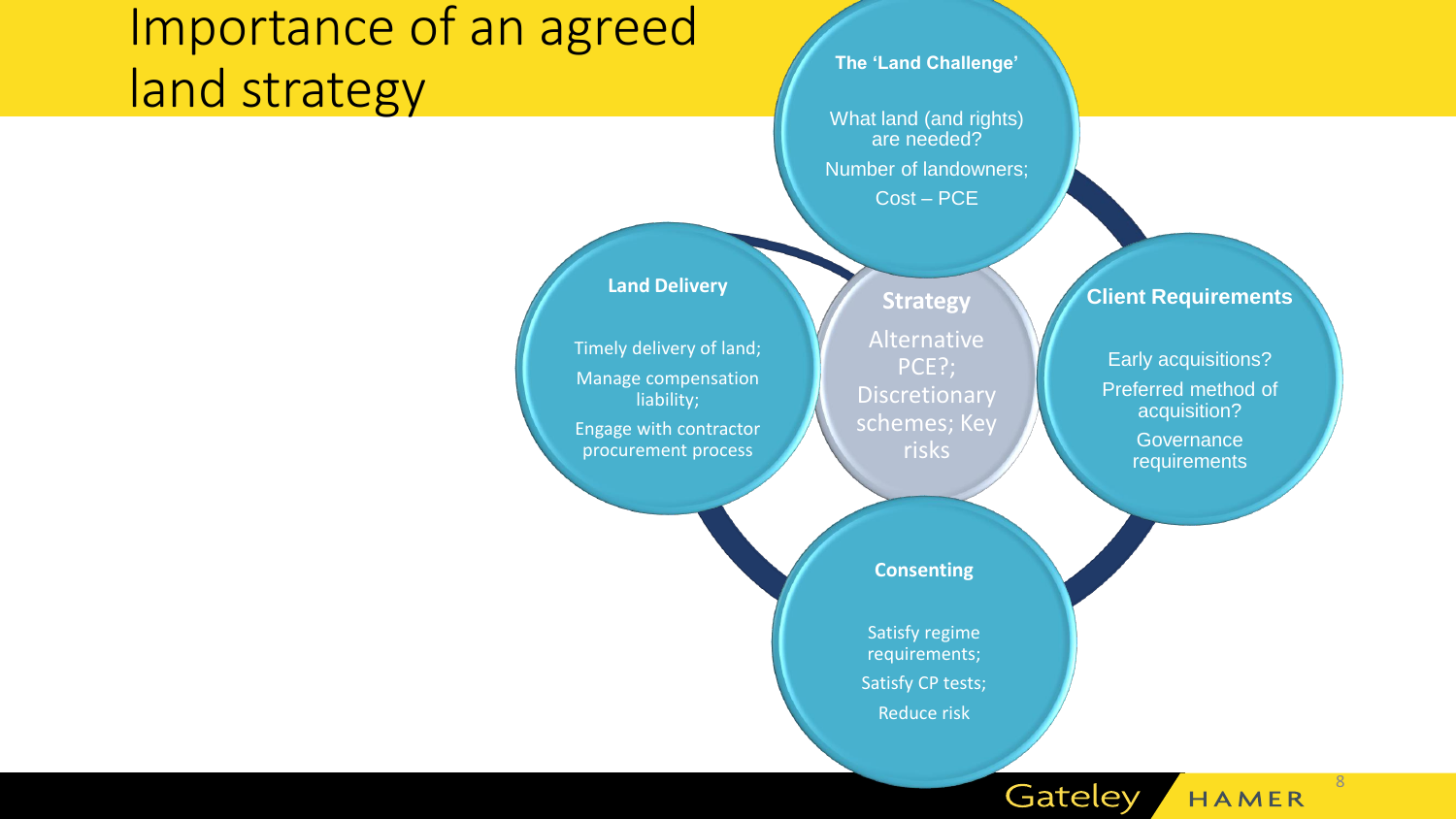# Benefits of early engagement

**Bring the project into 'the real world'…….**

Moving the process from the desk to the ground;

Genuine 'optioneering' to de-risk

the scheme…(and satisfy cp tests)

Opportunity to build a clear understanding of how affected businesses operate, and how impacts can be minimised or mitigated, and to ensure land and property related issues are taken in to account through scheme design development;



Gateley

9

- Prepare for the Examination/Inquiry
	- Audit trail of engagement
	- Identify risks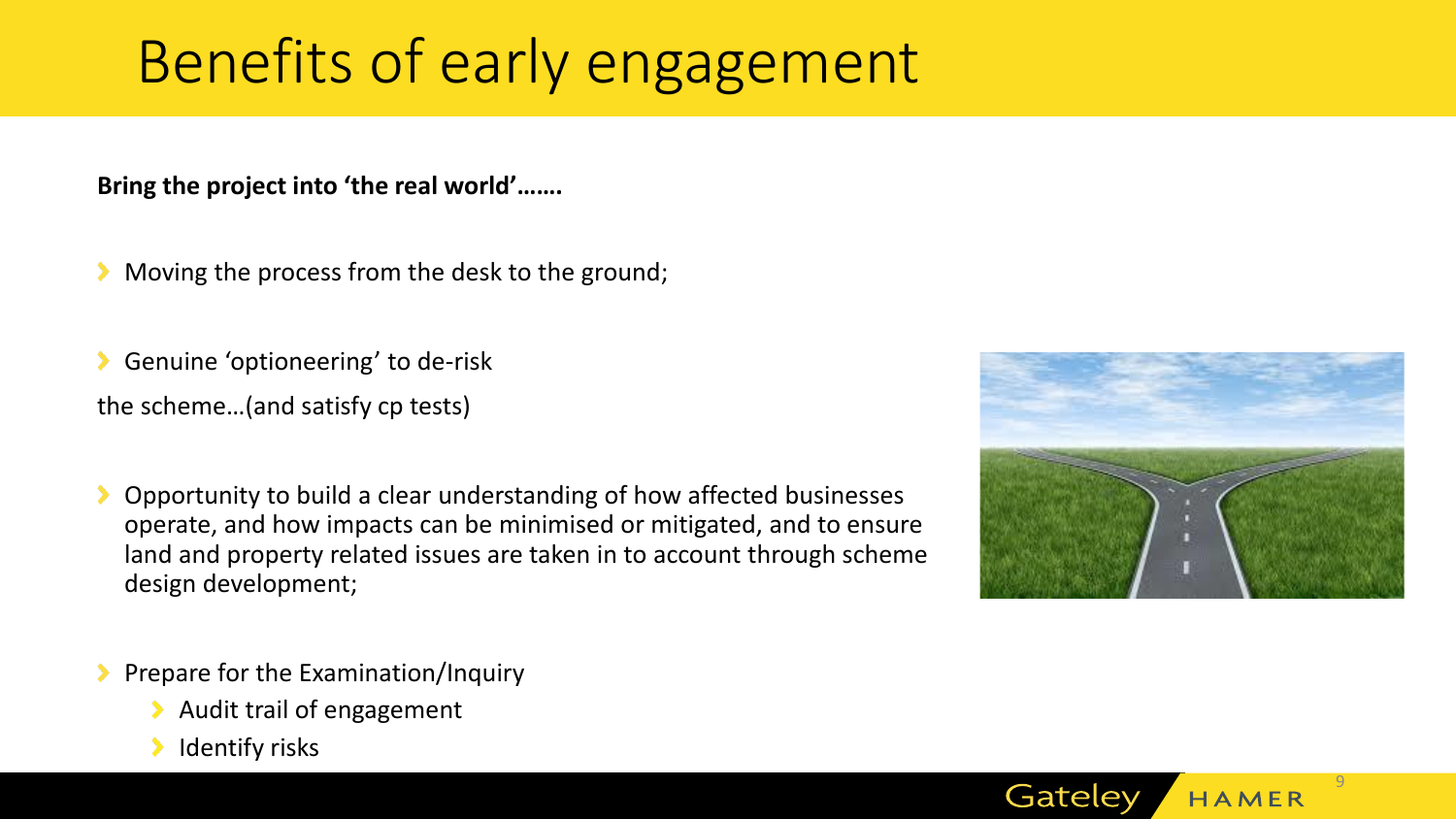### Securing voluntary agreements - What form of agreement?

- ► What form of agreement?
	- ► Option Agreements
	- ► Land and Works Agreements
	- ► Statements of Common Ground

#### **BEFORE APPLICATION IS MADE - GET HEADS OF TERMS OUT!**

Demonstrates the acquiring authority/Applicant has sought to acquire by agreement and understands the key issues.



Gateley

10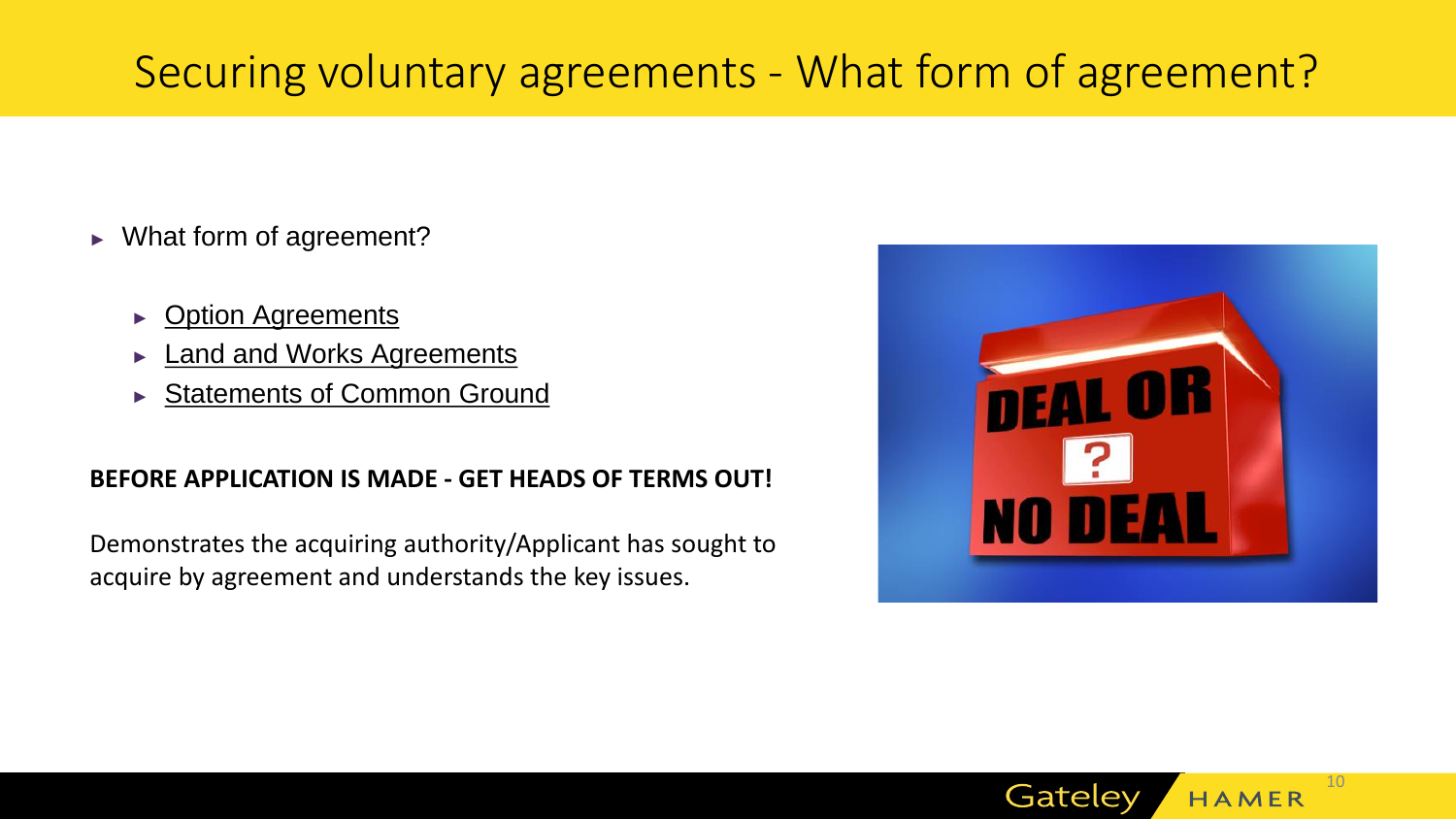### How to manage the Land Workstream - Case Management

Government guidance on compulsory purchase states that applicants should appoint:

'*a specified case manager during the preparatory stage to whom those with concerns about the proposed acquisition can have easy and direct access.*'

*(MHCLG Guidance on Compulsory purchase process and The Crichel Down Rules)*

The benefits of appointing a Case Manager are multiple, including:

- $\triangleright$  Compliance with Government guidance;
- $\triangleright$  Opportunity to build trust and positive relationships with affected parties through a single point of contact, thereby resulting in fewer and less challenging objections;
- ➢Reducing consenting and compensation risk by using a single point of contact to lead land workstream including landowner consultation, responding to objections and providing evidence at Inquiry/Examination.

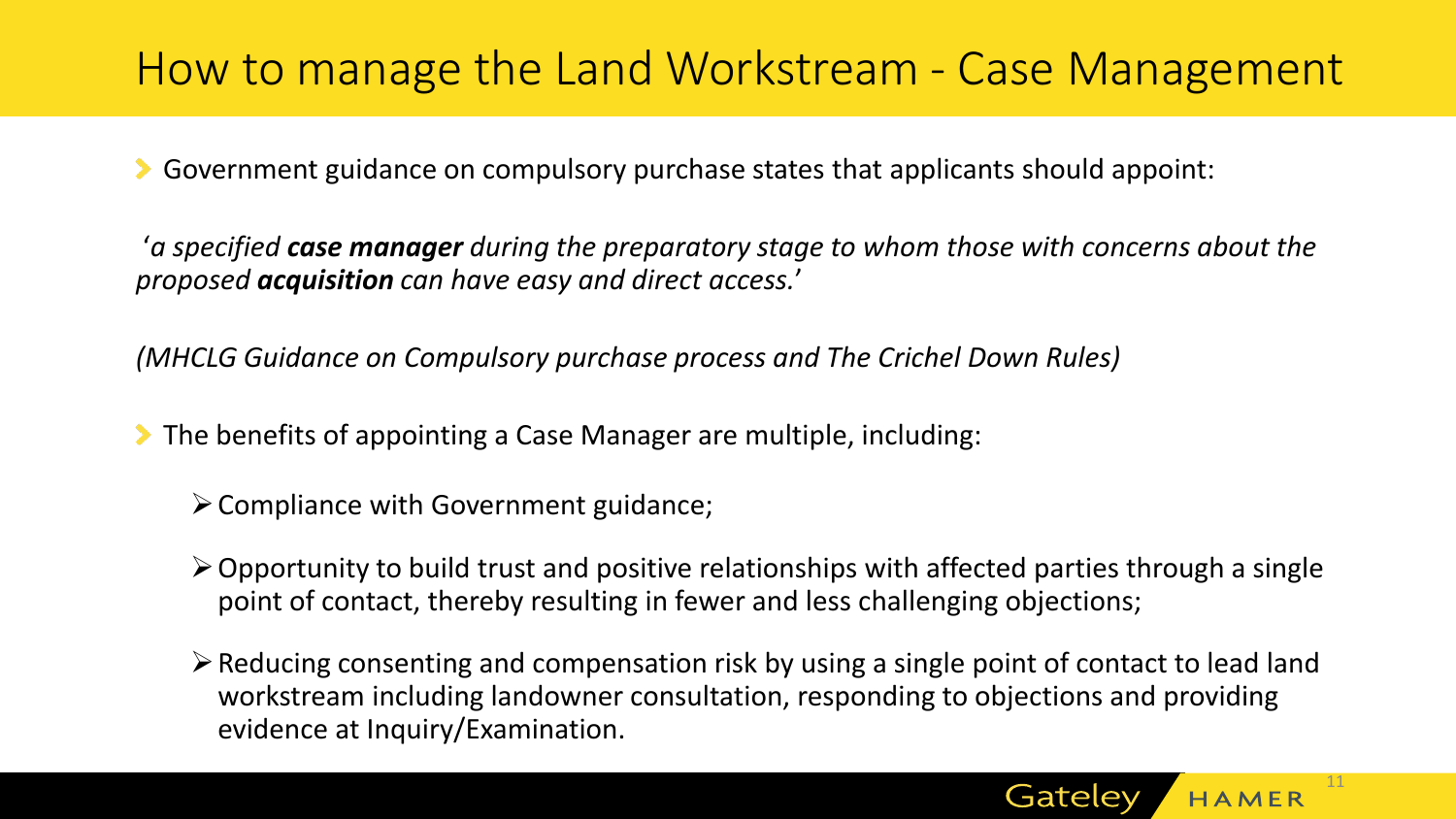### How to manage the Land Workstream - Case Management

It is essential that the Land Workstream is appropriately managed in accordance with Government and RICS guidance.

The RICS Professional Statement (2017), '*Surveyors advising in respect of compulsory purchase and statutory compensation***,**' sets out *'the standards of behaviour and competence expected of members when acting in respect of the compulsory purchase code and applies whether members are working for or on behalf of applicants, any body with statutory powers, or affected parties.'* 

**20 behaviours which must be satisfied** 

Surveyors need to confirm in writing to clients (applicants and claimants) they can meet these standards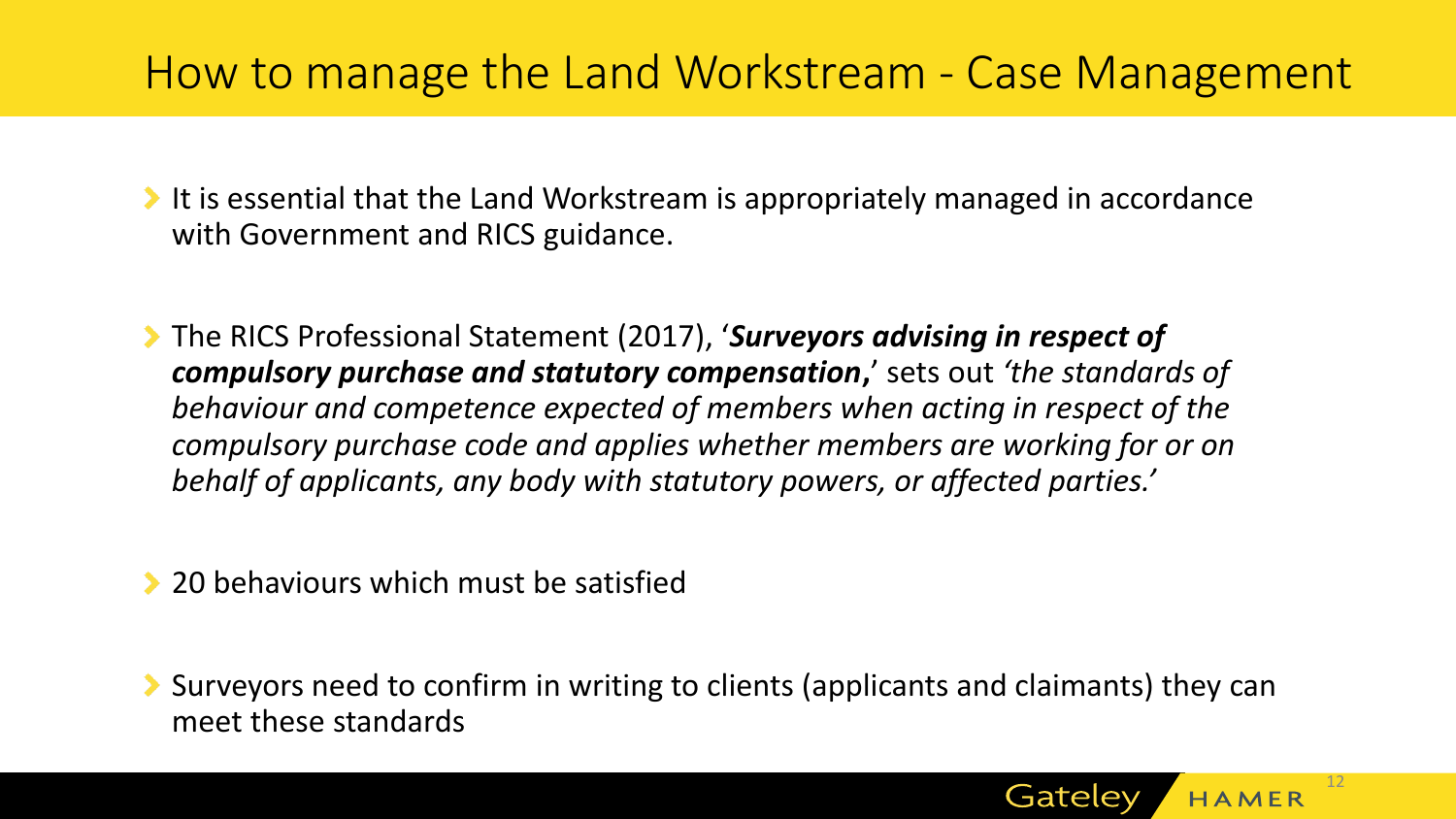### Lessons Learned and Managing risks

**Resource…**

*'You must not accept instructions to provide advice in matters unless you have the: (a) requisite competence appropriate for the assignment and (b) resources to complete the assignment within the time scale and to the standard required. (RICS Professional Statement)*

### **Agents Fees for negotiation of agreements**

- Claimants should be properly represented (in accordance with RICS Professional Statement);
- Fee agreements facilitate the negotiation of agreements and allow progress to be made BUT are subject to fixed scope; i.e. no funding of objections.

### **Prepare for Delay…….**

Recognise the impact, have methods (and resources) to address it (i.e. discretionary acquisition schemes, understand obligations under Equalities Act 2010, flexibility in agreements etc.)

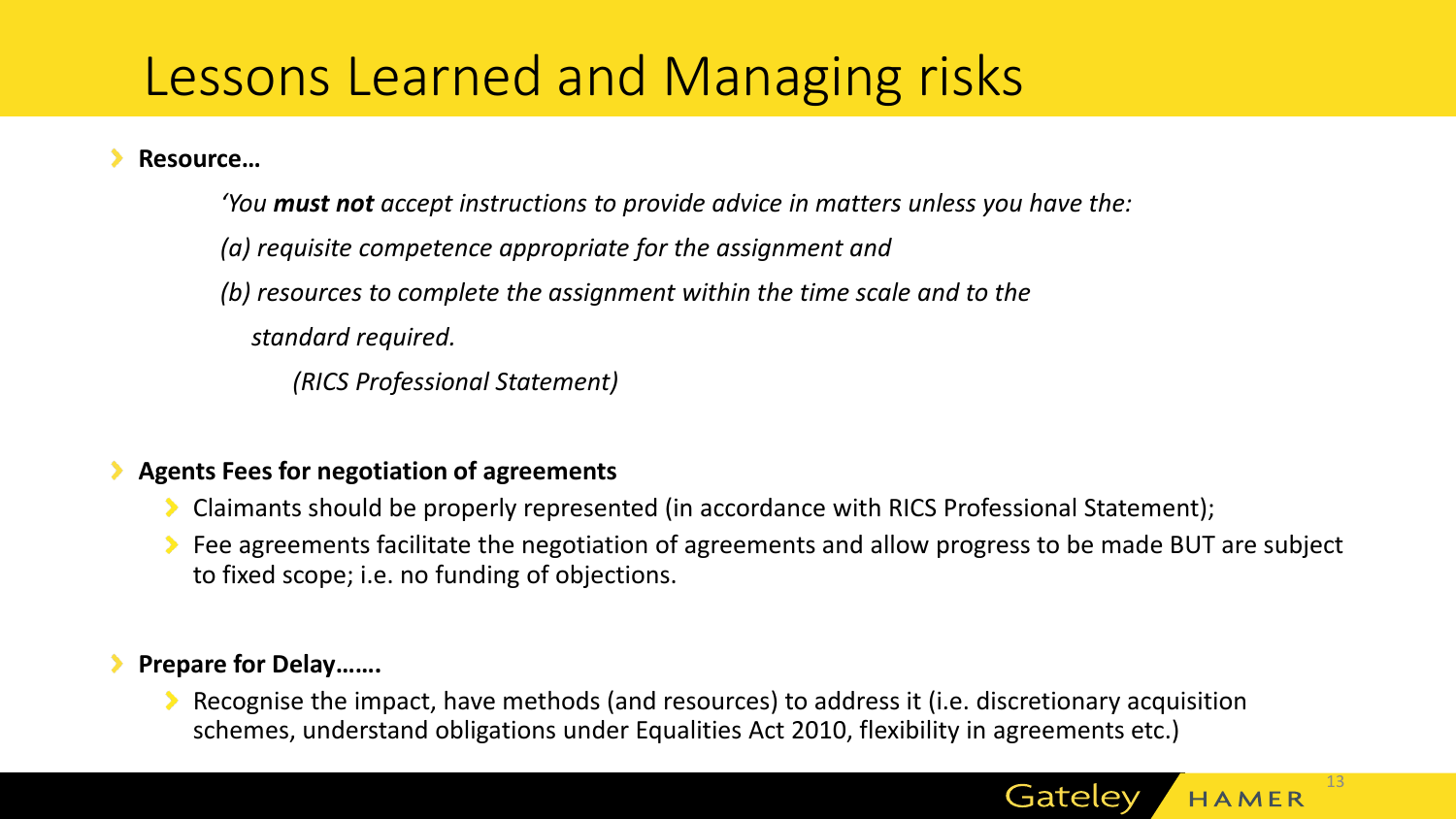**Ian Cunliffe** Head of Infrastructure

ian.cunliffe@gateleyhamer.com

dt: +44 (0) 207 653 1750

m: +44 (0) 7912 291 283



Gateley

14